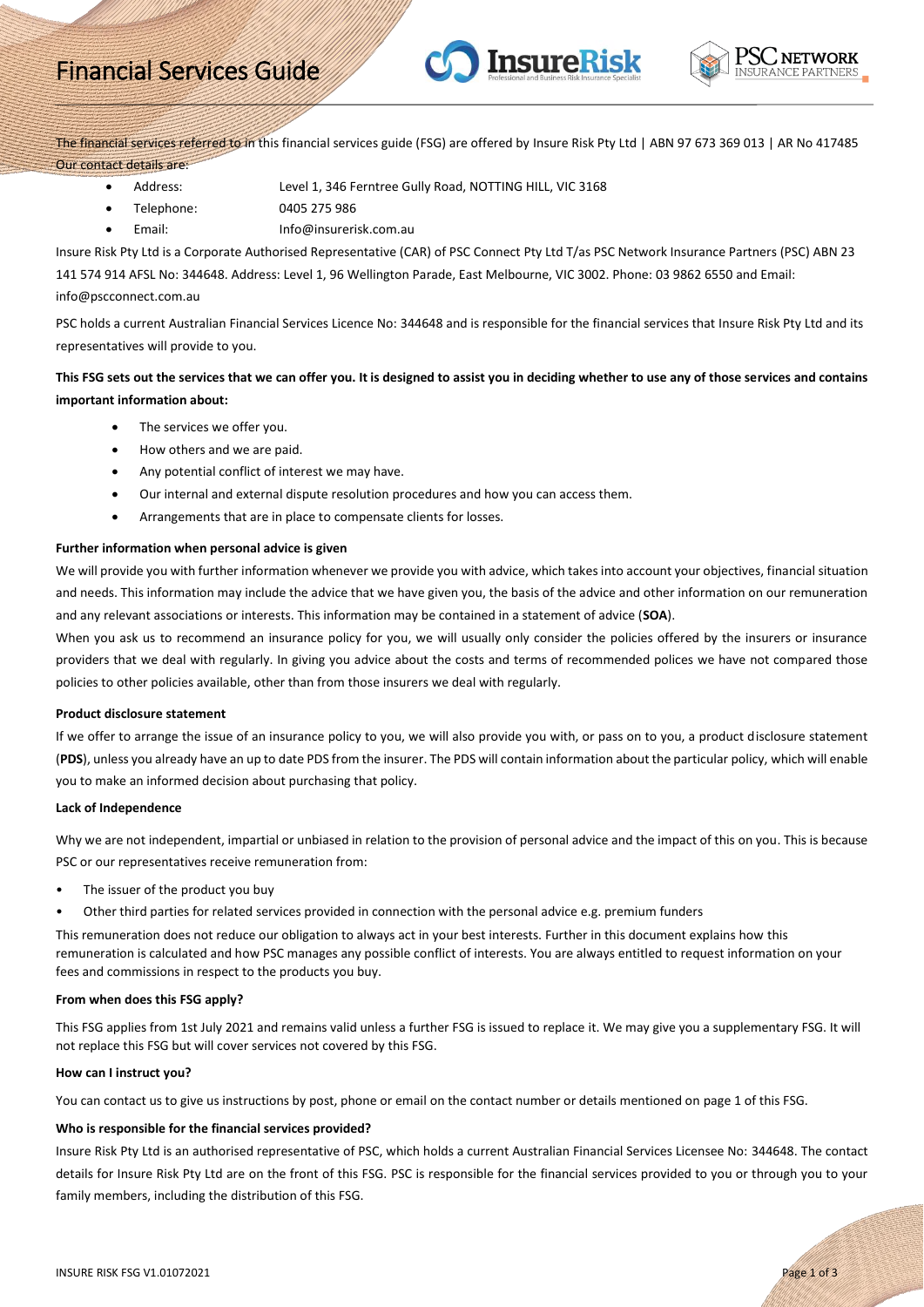# Financial Services Guide





## **What kinds of financial services are you authorised to provide to me and what kinds of financial product/s do those services relate to?**

Insure Risk Pty Ltd is authorised to advise and deal in general insurance products to wholesale and retail clients. We will do this on your behalf as your broker unless we tell you otherwise. Sometimes we will act under a binder or agency we have from an insurer. When we act under a binder or agency, we will be acting as the agent of the insurer. This means that we represent and act for the insurer, not for you. We will tell you when we act under a binder or agency to arrange your insurance or advise you about your insurance needs.

## **Will I receive tailored advice?**

If required to (and wherever possible) we will give you a Product Disclosure Statement ("PDS") which contains information on the product and its features to assist you make an informed decision about purchasing that product.

If we give our Retail Clients personal advice which takes into account individual objectives, financial situations and needs, we will, if required, provide a Statement of Advice ("SOA") or Advice Document. The information may include the advice given to you, the basis of the advice and other information on our remuneration and any relevant associations or interests.

When we provide a general advice service to you, we will give you a warning which tells you the advice is of a general nature and does not take into consideration your financial situations and needs. You should consider it along with the PDS to decide whether or not the product suits you.

You should always carefully read any warnings or additional important information in the advice or in the documentation we provide you before you make any decision about an insurance policy. Any advice we provide you will only be current at the time we give it.

## **What information do you maintain in my file and can I examine my file?**

Insure Risk Pty Ltd maintains a record of your personal profile, including details of insurance policies that we arrange or issue for you. We may also maintain records of any recommendations or advice given to you. We will retain this FSG and any other FSG given to you as well as any SOA or PDS that we give or pass on to you for the period required by law.

We are committed to ensuring the privacy and security of your personal information. PSC is part of the PSC Insurance Group, which has a standard privacy policy that applies to all group entities. This is available on request. A copy is also available on PSC Insurance Group website [www.pscinsurance.com.au.](http://www.pscinsurance.com.au/) If you wish to look at your file, please ask us. We will arrange for you to do so.

#### **How will I pay for the services provided?**

For each insurance product, the insurer will charge a premium that includes any relevant taxes, charges and levies. PSC often receives a payment based on a percentage of this premium (excluding relevant taxes, charges and levies) called commission. In some cases, you may be charged a broker fee shown on the invoice that is sent to you. The Authorised Representatives earn a percentage of the commission and broker fees paid to PSC. You can choose to pay for our services by any of the payment methods set out in the invoice. You are required to pay PSC within the time set out on the invoice.

When you pay us your premium, it will be banked into PSC's trust account. We will retain the commission from the premium you pay us and remit the balance to the insurer in accordance with our arrangements with the insurer. We will earn interest on the premium while it is in our trust account or may invest the premium and earn a return. We will retain any interest or return on investment earned on the premium.

If there is a refund of premium owed to you because of a cancellation or alteration to a policy, we will retain any fee we have charged you. We may also retain our commission from any premium that is refunded to you by an insurer. We will deduct any unpaid fee or retained commission from the refunded premium before sending the difference to you.

#### **How are any commissions, fees or other benefits calculated for providing the financial services?**

PSC's commission will be calculated based on the following formula:

# **X = Y% x P**

In this formula:

 $X = PSC's$  commission

Y% = the percentage commission paid to PSC by the insurer. Our commission varies between 0% and 30%.

P = the amount you pay for any insurance policy (less any government fees or charges included in that amount).

Any fees that we charge you will be:

- An administration fee in addition to commission when you enter into an insurance policy.
- A flat fee for arranging an insurance policy or a fee based upon the time we spend advising you.
- An annual management fee.

We do not often pay any commissions, fees or benefits to others who refer you to us or refer us to an insurer. If we do, we will pay commissions to those people out of our commission or fees (not in addition to those amounts), in the range of 0% to 25% of our commission or fees. Our employees that will assist you with your insurance needs will be paid a market salary that may include bonuses based on